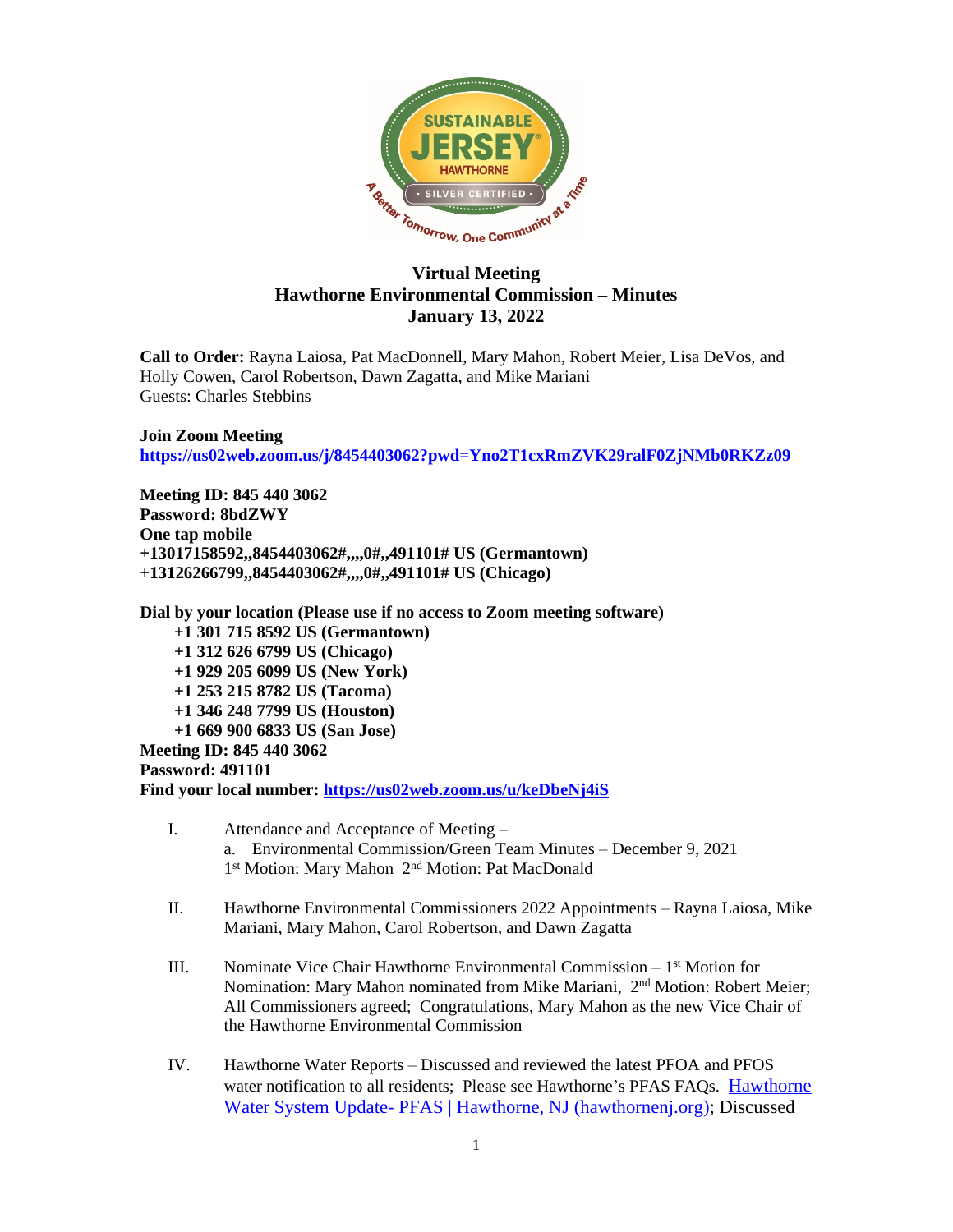the new lead law requiring the replacement of galvanizing piping in Hawthorne

- V. Planning Board Report Report by Robert Meier
	- a. Dunkin Donuts traffic report Passaic County Planning Board has raised issues/concerns
	- b. 542 Goffle Road 3 Ronson Project February 15, 2022 public hearing; residents are asked to review the planning documents at Boro Hall
	- c. Laundromet at The Rag Shop NJDEP permits are being held up sanitary sewer permit
	- d. Former Bait & Tackle store at 47-51 closed; empty lot
- VI. Kids Corner Newsletter
	- a. Moving Newsletter to Quarterly instead of Monthly 1) February 2) April/May, 3) June/July/August, and 4) Sept/Oct/Nov – Bring ideas/thoughts to next meeting in January 2022; Dawn discussed Winter Topics – Owling, animals habitats; Dawn will send newsletter to Mary & Rayna for review/approval; Once finalized, Dawn will distribute in Hawthorne School System and Mary will distribute to local newspapers and Boro.
- VII. Green Team Meeting
	- a. Community Garden Growing Season  $2022$  there will be two (2) 4 x 8 garden beds available in January 2022; Rayna will Make A Public Announcement – Press Release, Website, and Facebook,; Deadline for Applications February 11, 2022
	- b. Buy Local Campaign for the Upcoming Holiday Season Discussion Hawthorne Green Team and Hawthorne Chamber of Commerce working together; All posters are distributed; 165 Hawthorne businesses participation. Thank you - Rayna, Pat, Carol, Holly, Craig, Rita, and Mary for distributing the Posters; Mike for picking up the Posters! Lisa issued the 8 Days of Hawthorne First Flyers – Day 1 – Restaurants, Day 2 – Gifts, Day -3 Food (2 parts), Day -4 Beauty/Fitness (2 parts), Day 5 – Sweets/Liquor, Day 6 – Pets/Entertainment, Day 7 – Auto (2 parts), and Day 8 Home ; Pat will follow up with Hair Hub; expressed interest in becoming a Chamber member
- VIII. Polystyrene Collection Date –Official Date Confirmed: Saturday January 8, 2022 at the Pool Complex; Rain/Snow Date Saturday January 15, 2022;
	- a. Haskell facility will acceptable polystyrene material;
	- b. Volunteers Requested Rayna reached out to Boy Scout Troop 30 leader to request additional volunteers to assist the Green Team; Confirmed three (3) boy scouts will participate
	- c. Rita Pinelli Contact HHS SHARE and National Honor Society for volunteers volunteer hours
		- 1.8:45 am to 10:00 am, -
		- 2.10:00 am to 11:00 am, -
		- 3.11:00 am to container full -
	- d. Pool Complex Used by PSE&G storage of equipment and vehicles; Rayna will contact the Police and Maureen Cook to ensure we have clear access to the pool complex;
	- e. Need to Bring the Following: clicker  $(2 #$  of vehicles and  $#$  of plastic bags) designate people; fiber cloth/brush, garbage bags, recycling bags; plastic bags for the polystyrene, table (Maureen)